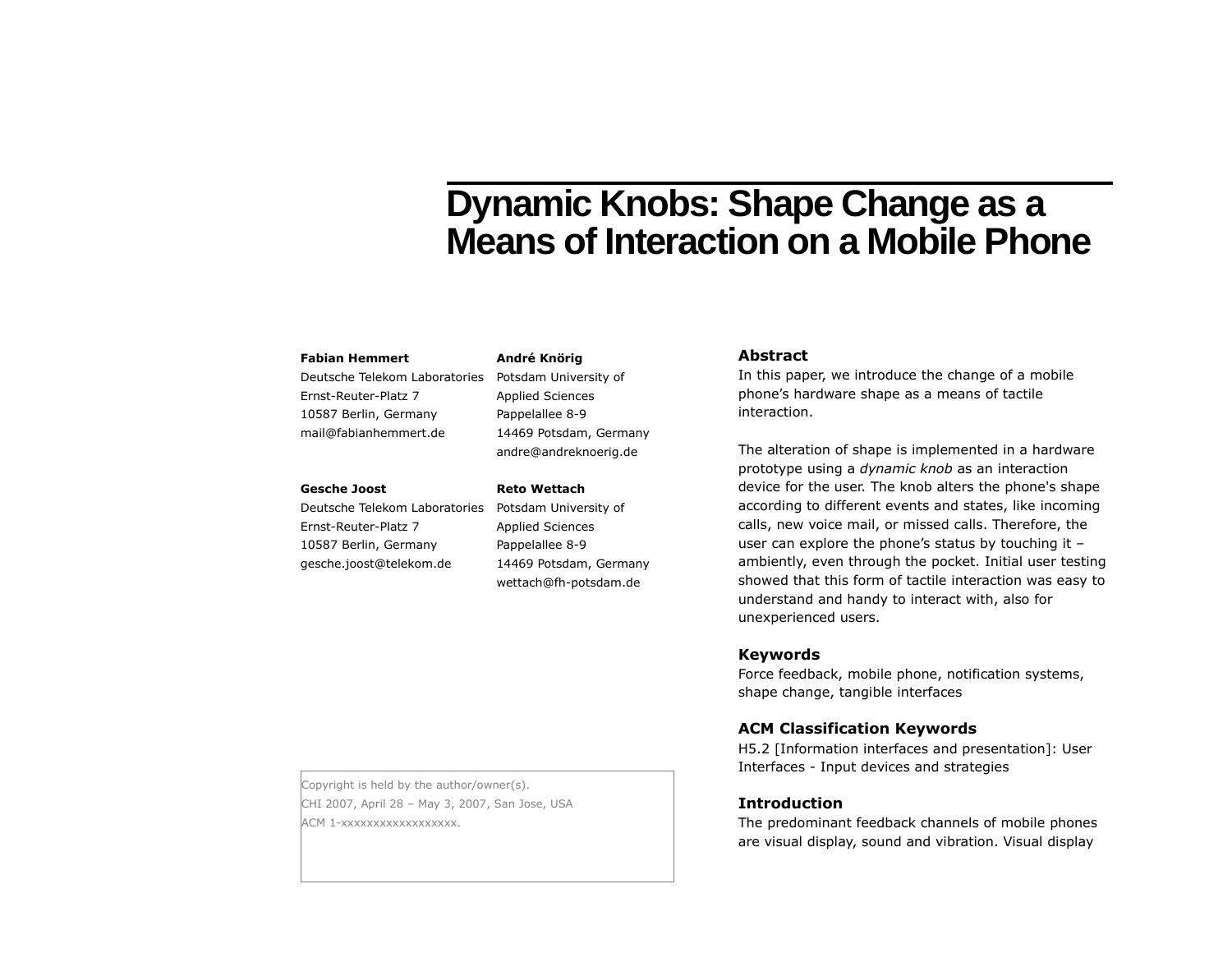requires the user to look at his phone; Sound and vibration only occur at the very time of an event - all together, these circumstances often lure users into *frequent checking* of their phones for missed calls, new text messages, etc.. We imagined that a *permanent, ambient status display* could be a solution in that case.

During a call, when holding the phone next to the ear, the interaction with the device is very limited: The phone's screen (due to the compact shape of mobile phones) is held next to the ear, along with the keypad. While some phones offer buttons on their *sides*, interacting with them usually does not go beyond changing the speaker volume. Out of dissatisfaction with that, we sought a richer way of *on-the-earinteraction.*

Out of these observations, we envisioned that - similar to the concept of force feedback - *shape feedback* might be valuable in the situations mentioned above.

#### **Related Work**

Several explorations have been undertaken in the field of shape change and tactile interaction design to date.

Shape change has been investigated as a means of status display before, yet seldom over the state of a concept or an experimental prototype - often due to the lack of a technical solution. It has been proposed to physically display the amount of data stored on a USB stick [1], yet without a technical solution at hand.

The flexibility and the dynamics of tactile surface output through a *matrix of extending elements*, as initially demonstrated by Horev [2], are compelling - however, also their integration into mobile devices has yet to be explored.

Explorations of this field that have already taken place in the mobile phone context investigated the field of *tactile telecommunication*. "ComTouch", as proposed by Chang et al. [3] instantiates a first prototype of this aspect. Our prototype could work as a platform for tactile telecommunication as well, communicating touch and pressure through *remote deformation*.

The human fingertip is a high-resolution sensory organ, and so tactile sensations need to be designed carefully. Development kits for force feedback are commercially available [4], which points to the potential of tactile and proprioceptive user interfaces*.* Other tactile feedback systems have been proposed, stretching the touching finger's skin [5] or employing momentum-based actuators [6] - however, all of these do only implement notification at the time of an event.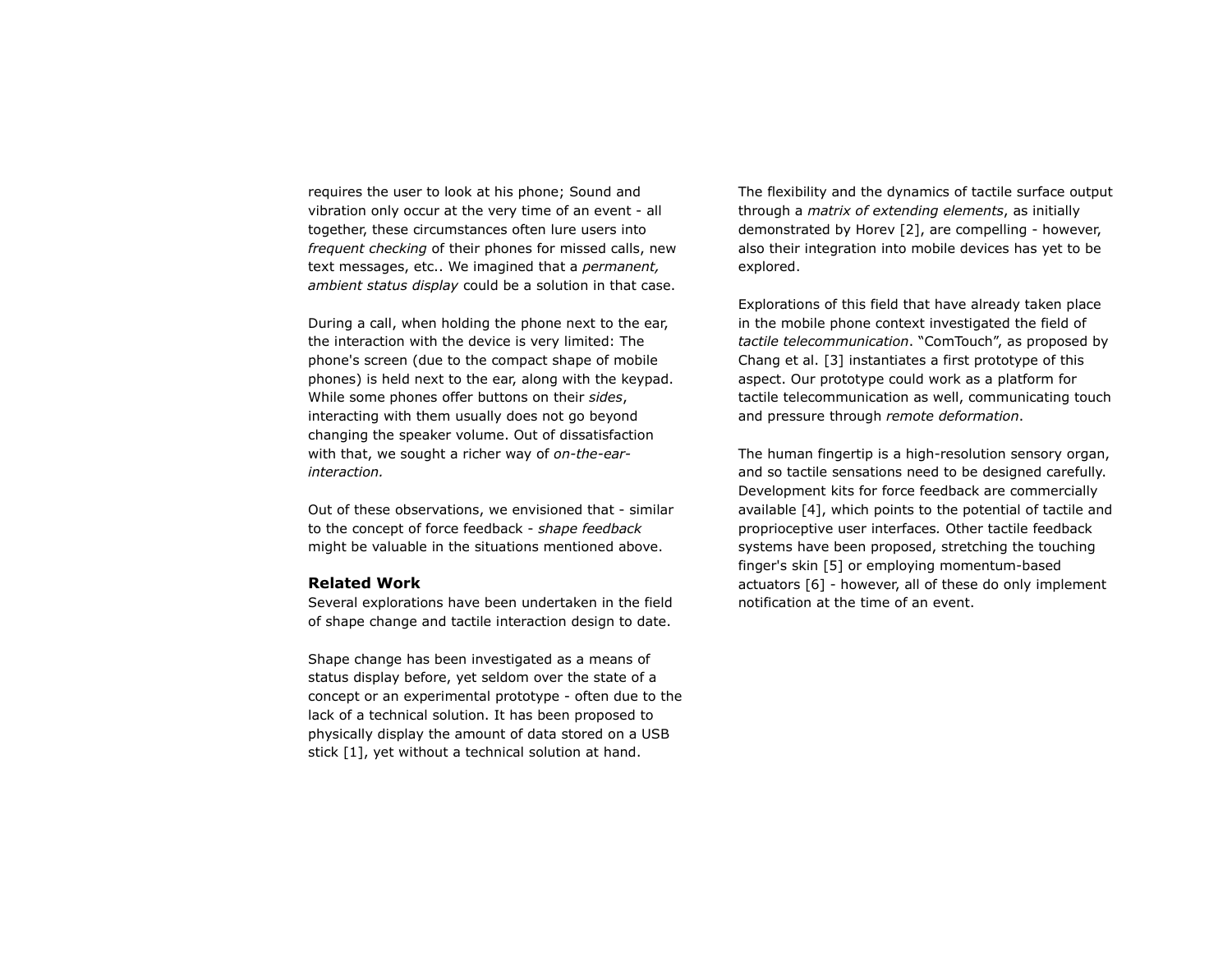







Fig. 1: Final prototype, consisting of mobile-phone shaped box and an external screen interface

## **Implementation**

To realize shape feedback on a mobile device, several factors had to be taken into consideration: The mechanism had to be powerful enough to withstand a thumb-press, and at the same time power-efficient, so that energy would only be used while changing the shape, and while maintaining it - the device should be able to *lock* into a shape if necessary.

For this project, we limited the shape change to a small extension on one of the phone's sides, so it would be possible to feel the change through a pocket, and also to manipulate it while holding it next to the ear.

To move this *dynamic knob*, we used a servo motor [7] with a high-aspect mechanical transmission system. Even without power connection, the system would be very stiff (due to the gear aspect ratio of the transmission system), while quick movements could still be realized, at a high spatial resolution. It was clear that we also needed to measure how strong the finger was pushing the knob: It should be possible to let the knob react to touching, pushing, and holding. A thin (< .5 mm), force-sensitive resistor, placed on top of the knob, allowed us to measure the thumb pressure at a sufficiently high resolution.

The final prototype (Fig. 1) is a handheld device. As depicted, it has the dynamic knob in its top left corner, so it can be operated with either a thumb or index finger, depending on which hand it is held in. The motor and the sensor are both operated by the Arduino Board [8], while all data processing is done on a nearby computer. The computer is connected to the Arduino through a USB connection and operates a simple GUI based on PureData [9].

# **Application Scenarios**

To visualize possible use cases of the proposed system, we present two application scenarios, one depicting the strengths of a *permanent status notification through shape change*, and one showing a possible application for *on-the-ear-interaction*.

#### *Application Scenario 1: Missed Call*

In this scenario (Fig. 2), *each* missed call is represented through a knob that comes out of the side of the phone. This allows the user to check the phone for missed events without looking at it. The check is done through a quick grasp, which is possible even through the pocket. At the same time, however, it is possible to ignore the change if necessary - the notification is ambient.



Fig. 2: Checking for missed calls through feeling the extensions on the phone's side

The knob also works as the interface for accessing information about the missed event and for responding to it. In this scenario, touching the knob displays the name of the caller.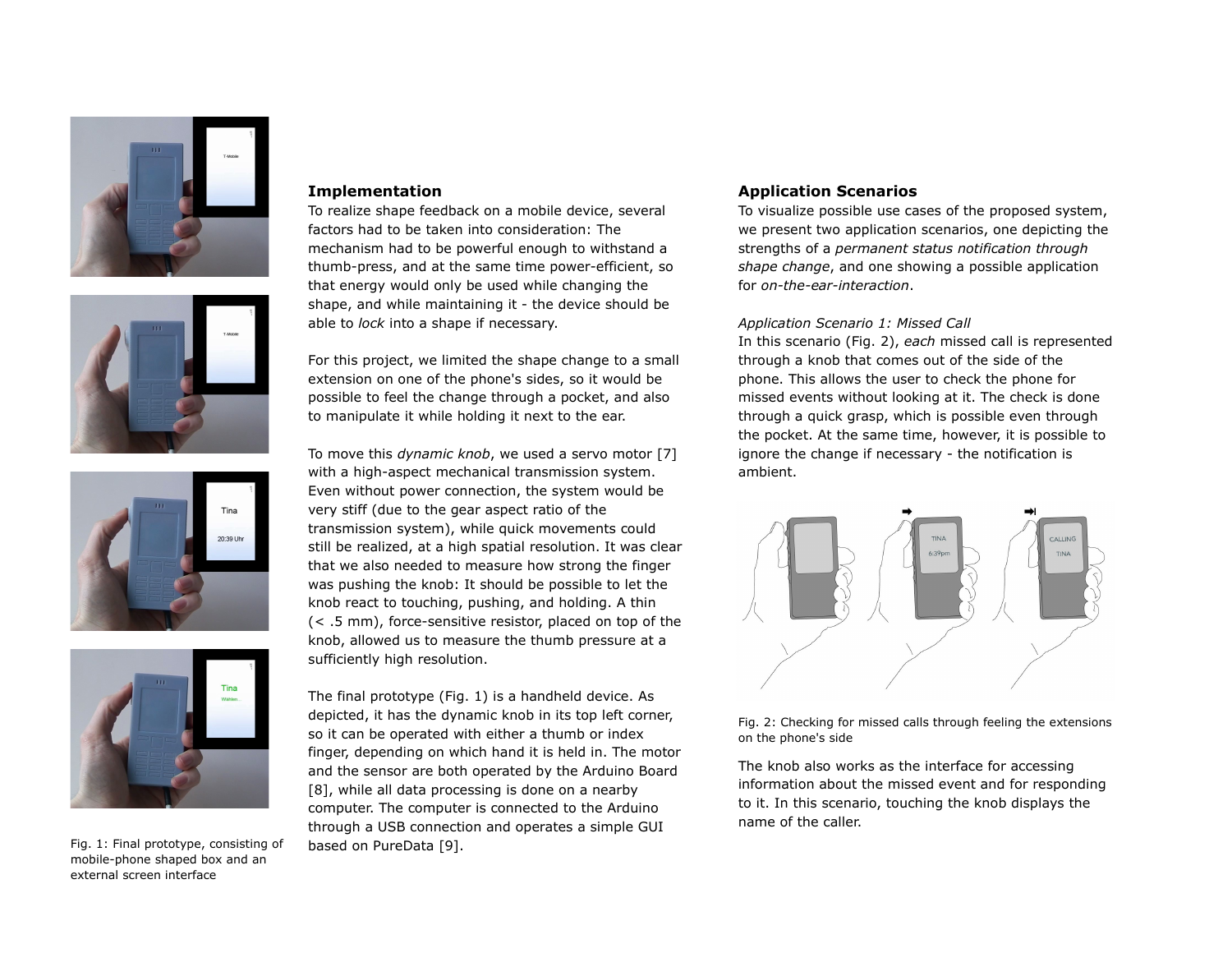This functionality enables the user to quickly check the list of persons who have called, by simply touching each knob, one after the other. Pressing the knob back inside the phone makes it disappear; holding it for 3 more seconds dials the number. This simple interaction principle also allows starting a conference call, simply by pressing multiple knobs at once (It should be noted, however, our prototype contained only one dynamic knob).

#### *Application Scenario 2: Voice Mail*

In this application (Fig. 3), the extension of the knob represents the length of a voice mail message. Through the knob, the user can control the playback of the message. This is, opposed to the current scheme of *"Press 4 to go to the next message. Press 7 to rewind. Press 8 to delete"* an action that can be performed comfortably while holding the phone next to the ear.

The following interactions are possible on our prototype:

*Pushing the knob plays the message.* The principle is based on the idea of "squeezing" the message out of the phone; as in this case, the behavior of the knob is similar to a spring, offering a decent counterforce. The physical length of the button is mapped to the length of the message.

*Pushing the knob harder activates "fast forward"*. This principle offers a convenient way to search a specific point in the message, or to skip parts of it.

*Holding the knob with little force pauses playback*. If the user is interrupted while listening to the message, he can pause playback immediately.

*Releasing the knob rewinds the message*. This is an intuitive way to have the caller "repeat" a phone number you are just writing down.

*Holding the button at the end of the message will dial the caller's number*. To call back the person who left the message, the knob needs to be held a bit longer. The phone will then dial the number automatically.

# **Initial User Testing**

We conducted a user test with a small group of volunteer users (2f, 4m, Ø32.2yrs). The users were of various experience levels, reaching from casual mobile phone users to professional user interface designers, and we conducted interviews with them in which they were able to try out the prototype.

The first set of tasks the users were assigned was implemented using the *experimental mode* of the software we created for the prototype, which allowed the simulation of different button types.

We simulated different patterns (a photo camera trigger, a spring, etc.) and the users described them coherently afterwards, including comments like *"This feels like 'action completed successfully'."* (as for the camera trigger), *"This feels like a critical button, it is not supposed to be pushed by accident."* (for a button that reacted only to strong pushes) and *"This button seems to cause some kind of internal processing that takes some time."* (for a button that remained in the phone for three seconds and then popped out again).

Problems surfaced when we set the threshold level of the force sensor too high: The users were unsure if the device was not working, and anxious that they would



Fig. 3: On-the-ear-interaction, listening to a voice mail message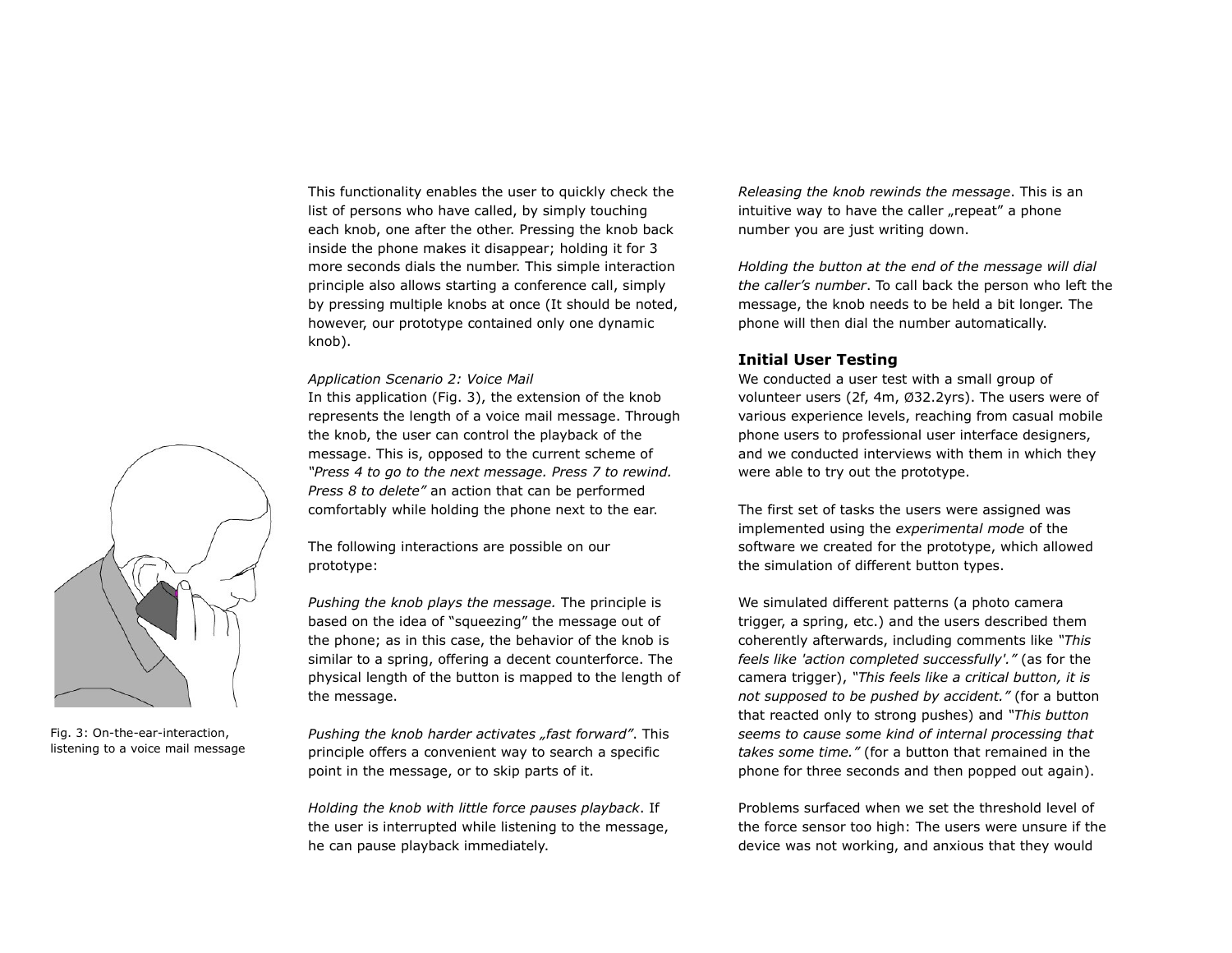break the prototype. The users were also unsure if they would accidentally push the knob in their pocket.

Afterwards, we presented the application scenarios to the users. They were appealed by the approach, and they intuitively understood how to check for missed calls, and how to navigate in the voice message, having tried out the interaction for only a few seconds.

All of them were able to learn and perform the possible interactions of the *Missed Call* scenario (*"check for missed call", "check caller id"*, *"call back"*).

They were also able to safely navigate within the voicemail message while holding the prototype next to their ear, including tasks like *"Listen to the phone number mentioned in this voice message, then listen to it again to note the number down with your other hand, then fast-forward to the end of the message.*".

While this required some initial exploration of the necessary pressure, the users instantly understood how the knob acted like a spring and "followed" their finger.

## **Discussion**

The users were able to intuitively pick up the interaction principles, regardless of what was simulated on the knob, and whether they used it through their pocket, in their hand or held next to their ear.

The user comments made clear that our tactile sense is well-trained to associate sensations with known objects (*"This feels like a camera trigger, ..."*) and so with underlying principles (*"... so I guess I just have to press it briefly and wait for the affirmative clicking."*).

Even though our test group was small, these results foreshadow a promising new interaction principle for users of all skill levels.

# **Conclusion and Outlook**

The proposed system has demonstrated its strengths. Now, a long-term study could generate valuable insight into how *shape feedback* is indeed helpful to avoid over-frequent checking of the phone, and acquire statistically sound data about the usability of shapebased *on-the-ear-interaction*.

As simplicity and usability are becoming prevalent selling points for many target groups in the mobile phone market, we encourage the development of easy and intuitive patterns, and a "tactile language" within the user interface. The proposed principle offers unique, simple user experiences that can be grasped in an instant.

# **Acknowledgments**

Many thanks to Julia Werner and Hans Kadel from the University of Applied Sciences Potsdam for their support in this project.

## **References**

1. Komissarov, D. 2006. FlashBag, http://www.plusminus.ru/

2. Horev, O. 2006. Tactophone, http://people.interaction-ivrea.it/o.horev/morph/

3. Chang, A., O'Modhrain, S., Jacob, R.J.K., Gunther, E., and Ishii, H. 2002. ComTouch: Design of a Vibrotactile Communication Device. In *DIS '02: Proceedings of the conference on Designing interactive systems*, pp. 312--320.